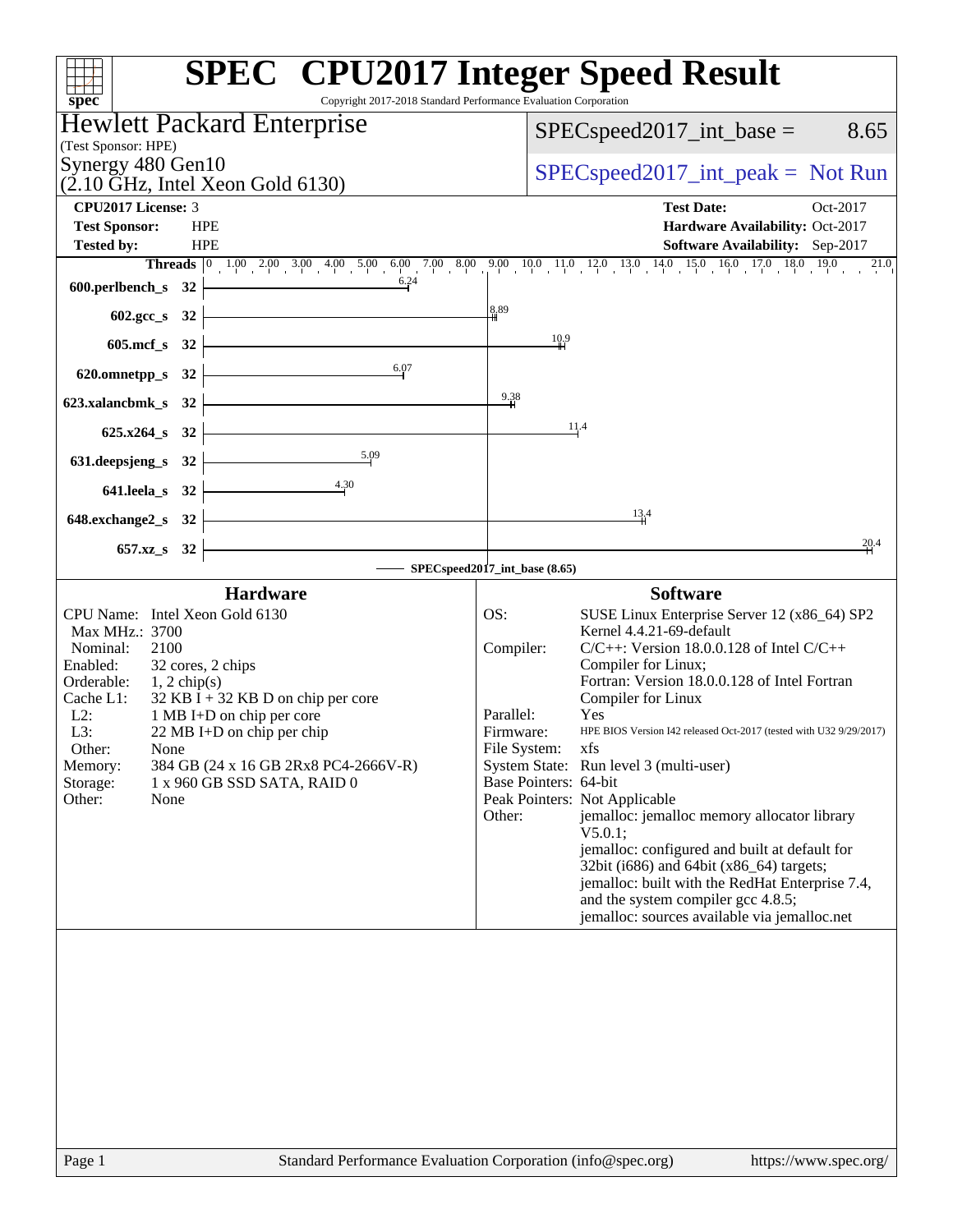

# **[SPEC CPU2017 Integer Speed Result](http://www.spec.org/auto/cpu2017/Docs/result-fields.html#SPECCPU2017IntegerSpeedResult)**

Copyright 2017-2018 Standard Performance Evaluation Corporation

## Hewlett Packard Enterprise

(Test Sponsor: HPE)

 $(2.10 \text{ GHz}, \text{Intel Xeon}$  Gold 6130)

 $SPEC speed2017\_int\_base =$  8.65

Synergy 480 Gen10  $SPEC speed2017\_int\_peak = Not Run$ 

**[Tested by:](http://www.spec.org/auto/cpu2017/Docs/result-fields.html#Testedby)** HPE **[Software Availability:](http://www.spec.org/auto/cpu2017/Docs/result-fields.html#SoftwareAvailability)** Sep-2017

**[CPU2017 License:](http://www.spec.org/auto/cpu2017/Docs/result-fields.html#CPU2017License)** 3 **[Test Date:](http://www.spec.org/auto/cpu2017/Docs/result-fields.html#TestDate)** Oct-2017 **[Test Sponsor:](http://www.spec.org/auto/cpu2017/Docs/result-fields.html#TestSponsor)** HPE **[Hardware Availability:](http://www.spec.org/auto/cpu2017/Docs/result-fields.html#HardwareAvailability)** Oct-2017

#### **[Results Table](http://www.spec.org/auto/cpu2017/Docs/result-fields.html#ResultsTable)**

|                                    | <b>Base</b>    |                |       | <b>Peak</b>    |       |                |       |                |                |              |                |              |                |              |
|------------------------------------|----------------|----------------|-------|----------------|-------|----------------|-------|----------------|----------------|--------------|----------------|--------------|----------------|--------------|
| <b>Benchmark</b>                   | <b>Threads</b> | <b>Seconds</b> | Ratio | <b>Seconds</b> | Ratio | <b>Seconds</b> | Ratio | <b>Threads</b> | <b>Seconds</b> | <b>Ratio</b> | <b>Seconds</b> | <b>Ratio</b> | <b>Seconds</b> | <b>Ratio</b> |
| 600.perlbench_s                    | 32             | 284            | 6.24  | 285            | 6.24  | 285            | 6.22  |                |                |              |                |              |                |              |
| $602.\text{gcc}\_\text{s}$         | 32             | 446            | 8.93  | 448            | 8.89  | 452            | 8.80  |                |                |              |                |              |                |              |
| $605$ .mcf s                       | 32             | 429            | 11.0  | 433            | 10.9  | 436            | 10.8  |                |                |              |                |              |                |              |
| 620.omnetpp_s                      | 32             | 267            | 6.10  | 269            | 6.06  | 269            | 6.07  |                |                |              |                |              |                |              |
| 623.xalancbmk s                    | 32             | 150            | 9.47  | 151            | 9.36  | 151            | 9.38  |                |                |              |                |              |                |              |
| $625.x264_s$                       | 32             | 155            | 11.4  | 155            | 11.4  | 155            | 11.4  |                |                |              |                |              |                |              |
| 631.deepsjeng_s                    | 32             | 281            | 5.09  | 282            | 5.09  | 281            | 5.09  |                |                |              |                |              |                |              |
| 641.leela s                        | 32             | 397            | 4.30  | 397            | 4.30  | 397            | 4.30  |                |                |              |                |              |                |              |
| 648.exchange2_s                    | 32             | 220            | 13.4  | 220            | 13.3  | 219            | 13.4  |                |                |              |                |              |                |              |
| $657.xz$ s                         | 32             | 306            | 20.2  | <u>304</u>     | 20.4  | 304            | 20.4  |                |                |              |                |              |                |              |
| $SPECspeed2017$ int base =<br>8.65 |                |                |       |                |       |                |       |                |                |              |                |              |                |              |

**[SPECspeed2017\\_int\\_peak =](http://www.spec.org/auto/cpu2017/Docs/result-fields.html#SPECspeed2017intpeak) Not Run**

Results appear in the [order in which they were run.](http://www.spec.org/auto/cpu2017/Docs/result-fields.html#RunOrder) Bold underlined text [indicates a median measurement.](http://www.spec.org/auto/cpu2017/Docs/result-fields.html#Median)

#### **[Operating System Notes](http://www.spec.org/auto/cpu2017/Docs/result-fields.html#OperatingSystemNotes)**

 Stack size set to unlimited using "ulimit -s unlimited" Transparent Huge Pages enabled by default Prior to runcpu invocation Filesystem page cache synced and cleared with: sync; echo 3> /proc/sys/vm/drop\_caches

### **[General Notes](http://www.spec.org/auto/cpu2017/Docs/result-fields.html#GeneralNotes)**

Environment variables set by runcpu before the start of the run: KMP\_AFFINITY = "granularity=fine,compact" LD\_LIBRARY\_PATH = "/home/cpu2017/lib/ia32:/home/cpu2017/lib/intel64:/home/cpu2017/je5.0.1-32" LD\_LIBRARY\_PATH = "\$LD\_LIBRARY\_PATH:/home/cpu2017/je5.0.1-64" OMP\_STACKSIZE = "192M"

 Binaries compiled on a system with 1x Intel Core i7-4790 CPU + 32GB RAM memory using Redhat Enterprise Linux 7.4

### **[Platform Notes](http://www.spec.org/auto/cpu2017/Docs/result-fields.html#PlatformNotes)**

 BIOS Configuration: Intel Hyperthreading set to Disabled Thermal Configuration set to Maximum Cooling Memory Patrol Scrubbing set to Disabled LLC Prefetcher set to Enabled LLC Dead Line Allocation set to Disabled Stale A to S set to Disabled Workload Pofile set to General Peak Frequency Compute

**(Continued on next page)**

| Page 2 | Standard Performance Evaluation Corporation (info@spec.org) | https://www.spec.org/ |
|--------|-------------------------------------------------------------|-----------------------|
|        |                                                             |                       |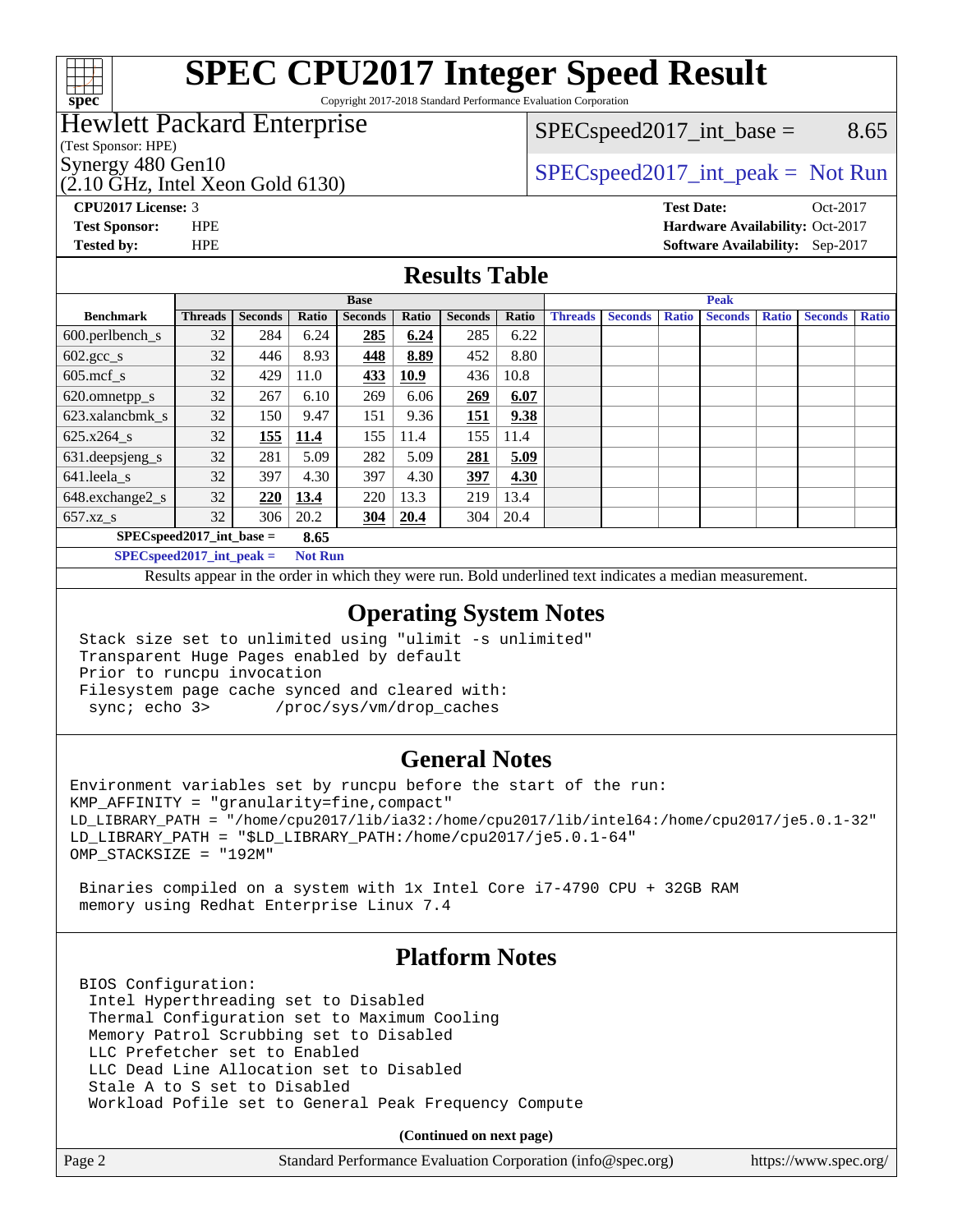### $+\!\!+\!\!$ **[spec](http://www.spec.org/)**

# **[SPEC CPU2017 Integer Speed Result](http://www.spec.org/auto/cpu2017/Docs/result-fields.html#SPECCPU2017IntegerSpeedResult)**

Copyright 2017-2018 Standard Performance Evaluation Corporation

## Hewlett Packard Enterprise

(2.10 GHz, Intel Xeon Gold 6130)

 $SPEC speed2017\_int\_base =$  8.65

(Test Sponsor: HPE)

Synergy 480 Gen10  $S^{pe}$  [SPECspeed2017\\_int\\_peak =](http://www.spec.org/auto/cpu2017/Docs/result-fields.html#SPECspeed2017intpeak) Not Run

**[Tested by:](http://www.spec.org/auto/cpu2017/Docs/result-fields.html#Testedby)** HPE **[Software Availability:](http://www.spec.org/auto/cpu2017/Docs/result-fields.html#SoftwareAvailability)** Sep-2017

**[CPU2017 License:](http://www.spec.org/auto/cpu2017/Docs/result-fields.html#CPU2017License)** 3 **[Test Date:](http://www.spec.org/auto/cpu2017/Docs/result-fields.html#TestDate)** Oct-2017 **[Test Sponsor:](http://www.spec.org/auto/cpu2017/Docs/result-fields.html#TestSponsor)** HPE **[Hardware Availability:](http://www.spec.org/auto/cpu2017/Docs/result-fields.html#HardwareAvailability)** Oct-2017

#### **[Platform Notes \(Continued\)](http://www.spec.org/auto/cpu2017/Docs/result-fields.html#PlatformNotes)**

Page 3 Standard Performance Evaluation Corporation [\(info@spec.org\)](mailto:info@spec.org) <https://www.spec.org/> Energy/Performance Bias set to Maximum Performance Uncore Frequency Scaling set to Auto Workload Pofile set to General Peak Frequency Compute NUMA Group Size Optimization set to Flat Sysinfo program /home/cpu2017/bin/sysinfo Rev: r5797 of 2017-06-14 96c45e4568ad54c135fd618bcc091c0f running on linux-0f29 Fri Oct 20 12:50:50 2017 SUT (System Under Test) info as seen by some common utilities. For more information on this section, see <https://www.spec.org/cpu2017/Docs/config.html#sysinfo> From /proc/cpuinfo model name : Intel(R) Xeon(R) Gold 6130 CPU @ 2.10GHz 2 "physical id"s (chips) 32 "processors" cores, siblings (Caution: counting these is hw and system dependent. The following excerpts from /proc/cpuinfo might not be reliable. Use with caution.) cpu cores : 16 siblings : 16 physical 0: cores 0 1 2 3 4 5 6 7 8 9 10 11 12 13 14 15 physical 1: cores 0 1 2 3 4 5 6 7 8 9 10 11 12 13 14 15 From lscpu: Architecture: x86\_64 CPU op-mode(s): 32-bit, 64-bit Byte Order: Little Endian  $CPU(s):$  32 On-line CPU(s) list: 0-31 Thread(s) per core: 1 Core(s) per socket: 16 Socket(s): 2 NUMA node(s): 2 Vendor ID: GenuineIntel CPU family: 6 Model: 85 Model name: Intel(R) Xeon(R) Gold 6130 CPU @ 2.10GHz Stepping: 4 CPU MHz: 2095.082 BogoMIPS: 4190.16 Virtualization: VT-x L1d cache: 32K L1i cache: 32K L2 cache: 1024K L3 cache: 22528K NUMA node0 CPU(s): 0-15 **(Continued on next page)**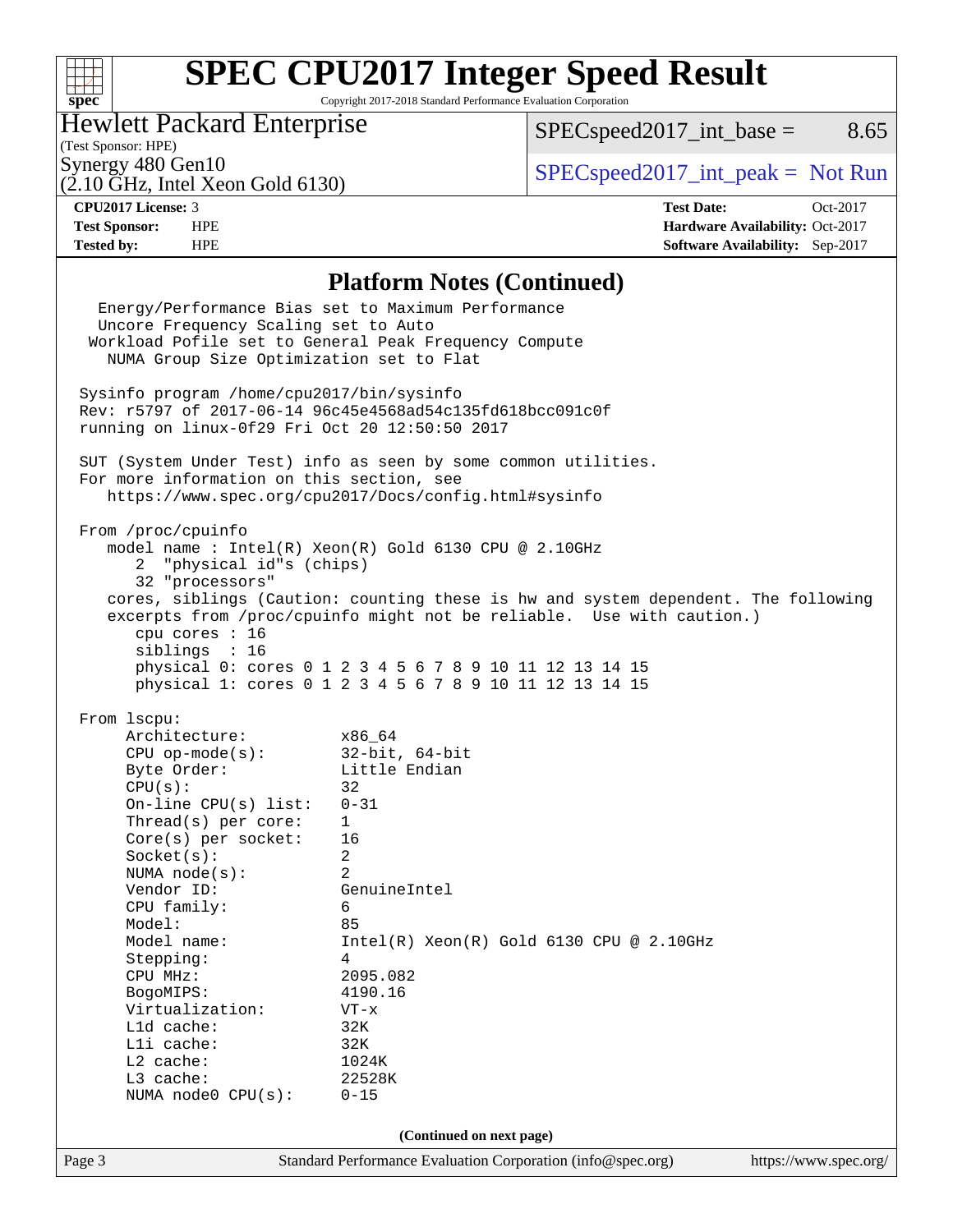#### **[SPEC CPU2017 Integer Speed Result](http://www.spec.org/auto/cpu2017/Docs/result-fields.html#SPECCPU2017IntegerSpeedResult)**  $+\!\!+\!\!$ **[spec](http://www.spec.org/)** Copyright 2017-2018 Standard Performance Evaluation Corporation Hewlett Packard Enterprise  $SPEC speed2017\_int\_base =$  8.65

#### (Test Sponsor: HPE)

(2.10 GHz, Intel Xeon Gold 6130) Synergy 480 Gen10  $S^{pe}$  [SPECspeed2017\\_int\\_peak =](http://www.spec.org/auto/cpu2017/Docs/result-fields.html#SPECspeed2017intpeak) Not Run

#### **[CPU2017 License:](http://www.spec.org/auto/cpu2017/Docs/result-fields.html#CPU2017License)** 3 **[Test Date:](http://www.spec.org/auto/cpu2017/Docs/result-fields.html#TestDate)** Oct-2017

**[Test Sponsor:](http://www.spec.org/auto/cpu2017/Docs/result-fields.html#TestSponsor)** HPE **[Hardware Availability:](http://www.spec.org/auto/cpu2017/Docs/result-fields.html#HardwareAvailability)** Oct-2017 **[Tested by:](http://www.spec.org/auto/cpu2017/Docs/result-fields.html#Testedby)** HPE **[Software Availability:](http://www.spec.org/auto/cpu2017/Docs/result-fields.html#SoftwareAvailability)** Sep-2017

#### **[Platform Notes \(Continued\)](http://www.spec.org/auto/cpu2017/Docs/result-fields.html#PlatformNotes)**

 NUMA node1 CPU(s): 16-31 Flags: fpu vme de pse tsc msr pae mce cx8 apic sep mtrr pge mca cmov pat pse36 clflush dts acpi mmx fxsr sse sse2 ss ht tm pbe syscall nx pdpe1gb rdtscp lm constant\_tsc art arch\_perfmon pebs bts rep\_good nopl xtopology nonstop\_tsc aperfmperf eagerfpu pni pclmulqdq dtes64 monitor ds\_cpl vmx smx est tm2 ssse3 sdbg fma cx16 xtpr pdcm pcid dca sse4\_1 sse4\_2 x2apic movbe popcnt tsc\_deadline\_timer aes xsave avx f16c rdrand lahf\_lm abm 3dnowprefetch ida arat epb pln pts dtherm intel\_pt tpr\_shadow vnmi flexpriority ept vpid fsgsbase tsc\_adjust bmi1 hle avx2 smep bmi2 erms invpcid rtm cqm mpx avx512f avx512dq rdseed adx smap clflushopt clwb avx512cd avx512bw avx512vl xsaveopt xsavec xgetbv1 cqm\_llc cqm\_occup\_llc /proc/cpuinfo cache data cache size : 22528 KB From numactl --hardware WARNING: a numactl 'node' might or might not correspond to a physical chip. available: 2 nodes (0-1) node 0 cpus: 0 1 2 3 4 5 6 7 8 9 10 11 12 13 14 15 node 0 size: 193117 MB node 0 free: 192399 MB node 1 cpus: 16 17 18 19 20 21 22 23 24 25 26 27 28 29 30 31 node 1 size: 193533 MB node 1 free: 192946 MB node distances: node 0 1 0: 10 21 1: 21 10 From /proc/meminfo MemTotal: 395929796 kB HugePages\_Total: 0 Hugepagesize: 2048 kB /usr/bin/lsb\_release -d SUSE Linux Enterprise Server 12 SP2 From /etc/\*release\* /etc/\*version\* SuSE-release: SUSE Linux Enterprise Server 12 (x86\_64) VERSION = 12 PATCHLEVEL = 2 # This file is deprecated and will be removed in a future service pack or release. # Please check /etc/os-release for details about this release. os-release: NAME="SLES" VERSION="12-SP2" VERSION\_ID="12.2" **(Continued on next page)**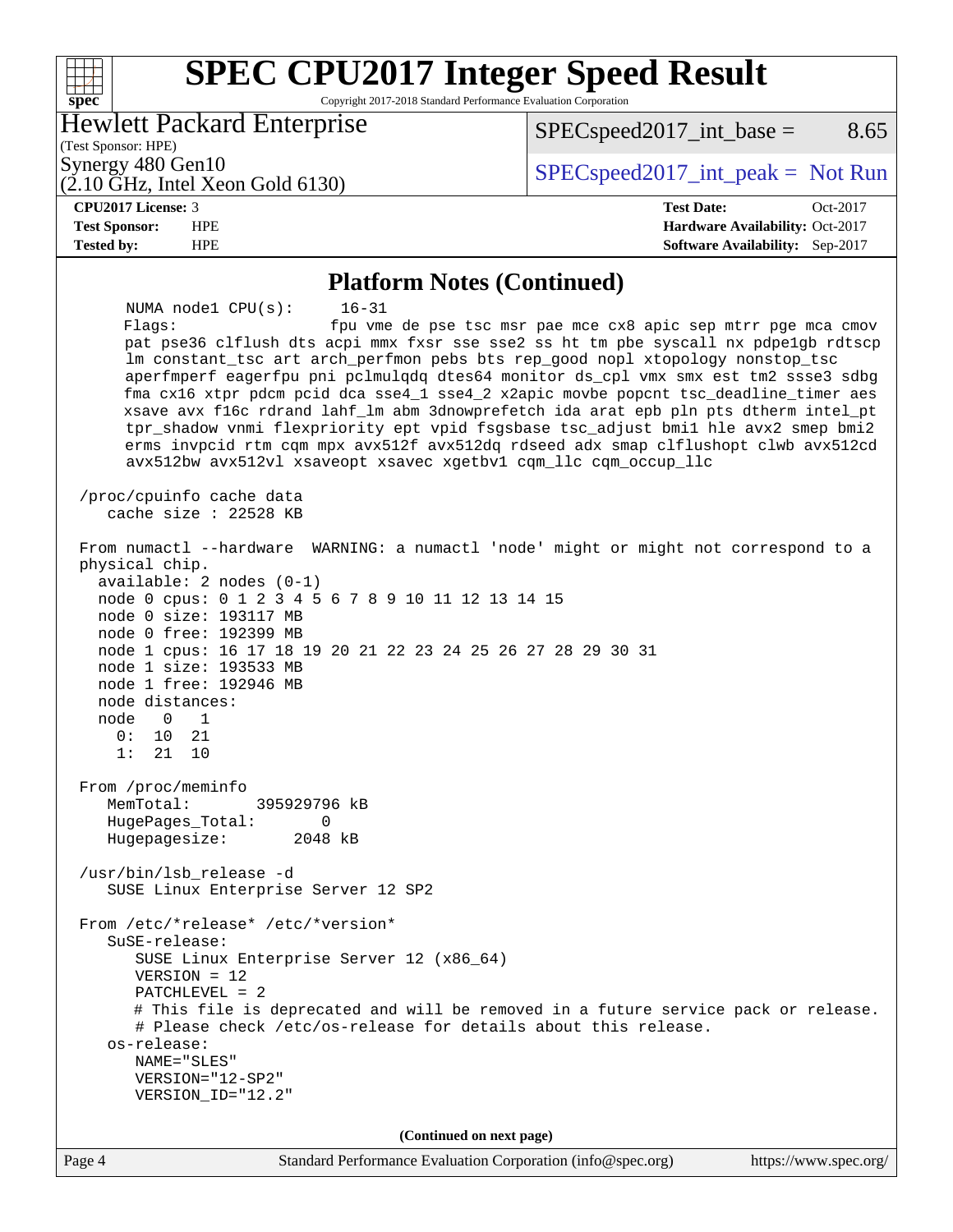#### $+\!\!+\!\!$ **[spec](http://www.spec.org/)**

# **[SPEC CPU2017 Integer Speed Result](http://www.spec.org/auto/cpu2017/Docs/result-fields.html#SPECCPU2017IntegerSpeedResult)**

Copyright 2017-2018 Standard Performance Evaluation Corporation

## Hewlett Packard Enterprise

 $(2.10 \text{ GHz}, \text{Intel Xeon}$  Gold 6130)

 $SPEC speed2017\_int\_base =$  8.65

(Test Sponsor: HPE)

Synergy 480 Gen10  $S^{pe}$  [SPECspeed2017\\_int\\_peak =](http://www.spec.org/auto/cpu2017/Docs/result-fields.html#SPECspeed2017intpeak) Not Run

**[CPU2017 License:](http://www.spec.org/auto/cpu2017/Docs/result-fields.html#CPU2017License)** 3 **[Test Date:](http://www.spec.org/auto/cpu2017/Docs/result-fields.html#TestDate)** Oct-2017 **[Test Sponsor:](http://www.spec.org/auto/cpu2017/Docs/result-fields.html#TestSponsor)** HPE **[Hardware Availability:](http://www.spec.org/auto/cpu2017/Docs/result-fields.html#HardwareAvailability)** Oct-2017 **[Tested by:](http://www.spec.org/auto/cpu2017/Docs/result-fields.html#Testedby)** HPE **[Software Availability:](http://www.spec.org/auto/cpu2017/Docs/result-fields.html#SoftwareAvailability)** Sep-2017

#### **[Platform Notes \(Continued\)](http://www.spec.org/auto/cpu2017/Docs/result-fields.html#PlatformNotes)**

PRETTY NAME="SUSE Linux Enterprise Server 12 SP2" ID="sles" ANSI\_COLOR="0;32" CPE\_NAME="cpe:/o:suse:sles:12:sp2" uname -a: Linux linux-0f29 4.4.21-69-default #1 SMP Tue Oct 25 10:58:20 UTC 2016 (9464f67) x86\_64 x86\_64 x86\_64 GNU/Linux run-level 3 Oct 20 12:50 SPEC is set to: /home/cpu2017 Filesystem Type Size Used Avail Use% Mounted on /dev/sda4 xfs 852G 26G 826G 4% /home Additional information from dmidecode follows. WARNING: Use caution when you interpret this section. The 'dmidecode' program reads system data which is "intended to allow hardware to be accurately determined", but the intent may not be met, as there are frequent changes to hardware, firmware, and the "DMTF SMBIOS" standard. BIOS HPE I42 08/19/2017 Memory: 24x UNKNOWN NOT AVAILABLE 16 GB 2 rank 2666 (End of data from sysinfo program) **[Compiler Version Notes](http://www.spec.org/auto/cpu2017/Docs/result-fields.html#CompilerVersionNotes)** ==============================================================================

Page 5 Standard Performance Evaluation Corporation [\(info@spec.org\)](mailto:info@spec.org) <https://www.spec.org/> CC 600.perlbench\_s(base) 602.gcc\_s(base) 605.mcf\_s(base) 625.x264\_s(base) 657.xz\_s(base) ----------------------------------------------------------------------------- icc (ICC) 18.0.0 20170811 Copyright (C) 1985-2017 Intel Corporation. All rights reserved. ------------------------------------------------------------------------------ ============================================================================== CXXC 620.omnetpp s(base) 623.xalancbmk s(base) 631.deepsjeng s(base) 641.leela\_s(base) ----------------------------------------------------------------------------- icpc (ICC) 18.0.0 20170811 Copyright (C) 1985-2017 Intel Corporation. All rights reserved. ------------------------------------------------------------------------------ ============================================================================== FC 648.exchange2\_s(base) ------------------------------------------------------------------------------ **(Continued on next page)**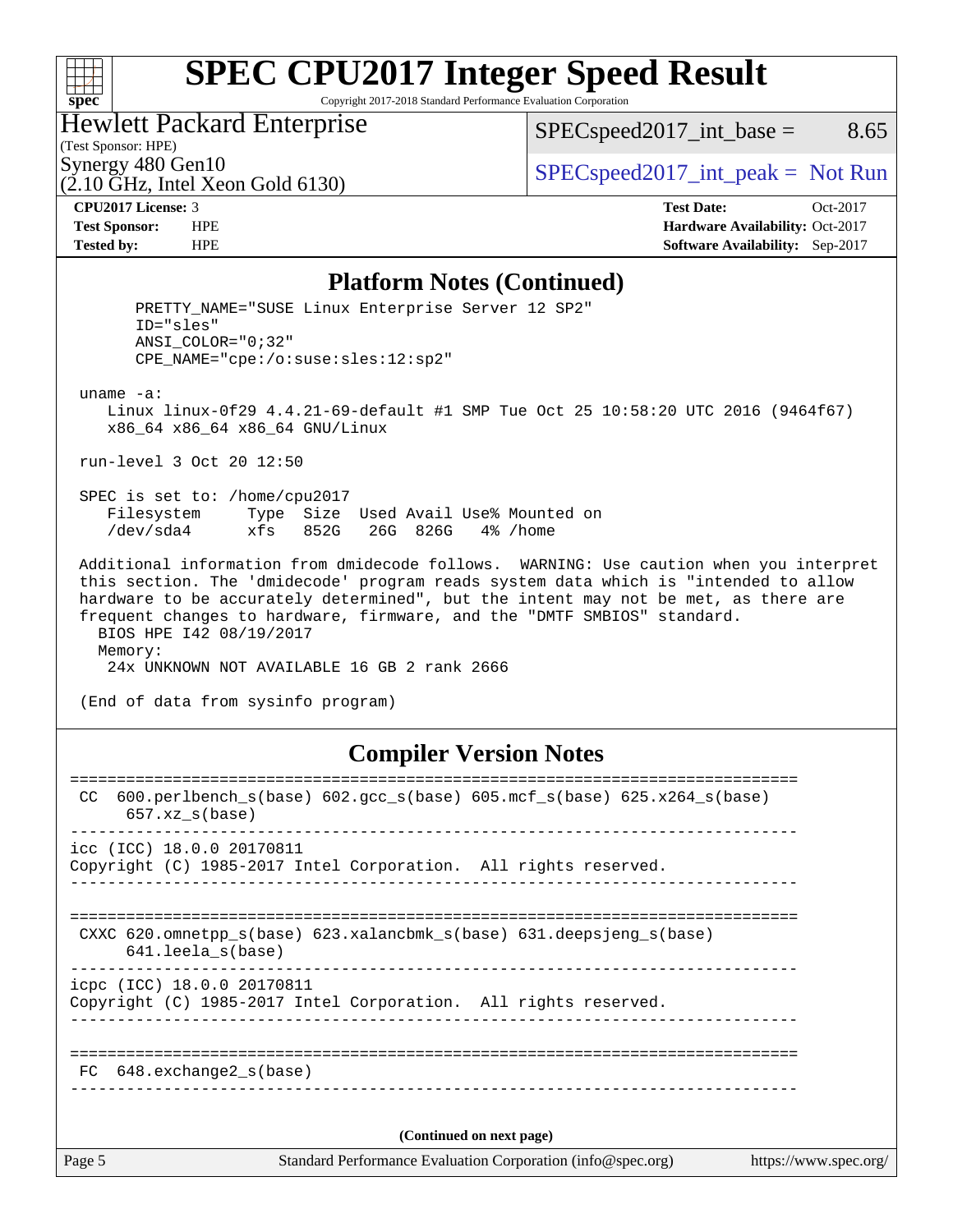### $+\ +$ **[spec](http://www.spec.org/)**

# **[SPEC CPU2017 Integer Speed Result](http://www.spec.org/auto/cpu2017/Docs/result-fields.html#SPECCPU2017IntegerSpeedResult)**

Copyright 2017-2018 Standard Performance Evaluation Corporation

## Hewlett Packard Enterprise

 $SPEC speed2017\_int\_base =$  8.65

# (Test Sponsor: HPE)

 $(2.10 \text{ GHz}, \text{Intel Xeon}$  Gold 6130)

Synergy 480 Gen10  $SPEC speed2017\_int\_peak = Not Run$ 

**[CPU2017 License:](http://www.spec.org/auto/cpu2017/Docs/result-fields.html#CPU2017License)** 3 **[Test Date:](http://www.spec.org/auto/cpu2017/Docs/result-fields.html#TestDate)** Oct-2017 **[Test Sponsor:](http://www.spec.org/auto/cpu2017/Docs/result-fields.html#TestSponsor)** HPE **[Hardware Availability:](http://www.spec.org/auto/cpu2017/Docs/result-fields.html#HardwareAvailability)** Oct-2017 **[Tested by:](http://www.spec.org/auto/cpu2017/Docs/result-fields.html#Testedby)** HPE **[Software Availability:](http://www.spec.org/auto/cpu2017/Docs/result-fields.html#SoftwareAvailability)** Sep-2017

### **[Compiler Version Notes \(Continued\)](http://www.spec.org/auto/cpu2017/Docs/result-fields.html#CompilerVersionNotes)**

ifort (IFORT) 18.0.0 20170811

Copyright (C) 1985-2017 Intel Corporation. All rights reserved.

------------------------------------------------------------------------------

# **[Base Compiler Invocation](http://www.spec.org/auto/cpu2017/Docs/result-fields.html#BaseCompilerInvocation)**

#### [C benchmarks](http://www.spec.org/auto/cpu2017/Docs/result-fields.html#Cbenchmarks):

[icc](http://www.spec.org/cpu2017/results/res2017q4/cpu2017-20171031-00324.flags.html#user_CCbase_intel_icc_18.0_66fc1ee009f7361af1fbd72ca7dcefbb700085f36577c54f309893dd4ec40d12360134090235512931783d35fd58c0460139e722d5067c5574d8eaf2b3e37e92)

[C++ benchmarks:](http://www.spec.org/auto/cpu2017/Docs/result-fields.html#CXXbenchmarks) [icpc](http://www.spec.org/cpu2017/results/res2017q4/cpu2017-20171031-00324.flags.html#user_CXXbase_intel_icpc_18.0_c510b6838c7f56d33e37e94d029a35b4a7bccf4766a728ee175e80a419847e808290a9b78be685c44ab727ea267ec2f070ec5dc83b407c0218cded6866a35d07)

[Fortran benchmarks](http://www.spec.org/auto/cpu2017/Docs/result-fields.html#Fortranbenchmarks): [ifort](http://www.spec.org/cpu2017/results/res2017q4/cpu2017-20171031-00324.flags.html#user_FCbase_intel_ifort_18.0_8111460550e3ca792625aed983ce982f94888b8b503583aa7ba2b8303487b4d8a21a13e7191a45c5fd58ff318f48f9492884d4413fa793fd88dd292cad7027ca)

# **[Base Portability Flags](http://www.spec.org/auto/cpu2017/Docs/result-fields.html#BasePortabilityFlags)**

 600.perlbench\_s: [-DSPEC\\_LP64](http://www.spec.org/cpu2017/results/res2017q4/cpu2017-20171031-00324.flags.html#b600.perlbench_s_basePORTABILITY_DSPEC_LP64) [-DSPEC\\_LINUX\\_X64](http://www.spec.org/cpu2017/results/res2017q4/cpu2017-20171031-00324.flags.html#b600.perlbench_s_baseCPORTABILITY_DSPEC_LINUX_X64) 602.gcc\_s: [-DSPEC\\_LP64](http://www.spec.org/cpu2017/results/res2017q4/cpu2017-20171031-00324.flags.html#suite_basePORTABILITY602_gcc_s_DSPEC_LP64) 605.mcf\_s: [-DSPEC\\_LP64](http://www.spec.org/cpu2017/results/res2017q4/cpu2017-20171031-00324.flags.html#suite_basePORTABILITY605_mcf_s_DSPEC_LP64) 620.omnetpp\_s: [-DSPEC\\_LP64](http://www.spec.org/cpu2017/results/res2017q4/cpu2017-20171031-00324.flags.html#suite_basePORTABILITY620_omnetpp_s_DSPEC_LP64) 623.xalancbmk\_s: [-DSPEC\\_LP64](http://www.spec.org/cpu2017/results/res2017q4/cpu2017-20171031-00324.flags.html#suite_basePORTABILITY623_xalancbmk_s_DSPEC_LP64) [-DSPEC\\_LINUX](http://www.spec.org/cpu2017/results/res2017q4/cpu2017-20171031-00324.flags.html#b623.xalancbmk_s_baseCXXPORTABILITY_DSPEC_LINUX) 625.x264\_s: [-DSPEC\\_LP64](http://www.spec.org/cpu2017/results/res2017q4/cpu2017-20171031-00324.flags.html#suite_basePORTABILITY625_x264_s_DSPEC_LP64) 631.deepsjeng\_s: [-DSPEC\\_LP64](http://www.spec.org/cpu2017/results/res2017q4/cpu2017-20171031-00324.flags.html#suite_basePORTABILITY631_deepsjeng_s_DSPEC_LP64) 641.leela\_s: [-DSPEC\\_LP64](http://www.spec.org/cpu2017/results/res2017q4/cpu2017-20171031-00324.flags.html#suite_basePORTABILITY641_leela_s_DSPEC_LP64) 648.exchange2\_s: [-DSPEC\\_LP64](http://www.spec.org/cpu2017/results/res2017q4/cpu2017-20171031-00324.flags.html#suite_basePORTABILITY648_exchange2_s_DSPEC_LP64) 657.xz\_s: [-DSPEC\\_LP64](http://www.spec.org/cpu2017/results/res2017q4/cpu2017-20171031-00324.flags.html#suite_basePORTABILITY657_xz_s_DSPEC_LP64)

# **[Base Optimization Flags](http://www.spec.org/auto/cpu2017/Docs/result-fields.html#BaseOptimizationFlags)**

#### [C benchmarks](http://www.spec.org/auto/cpu2017/Docs/result-fields.html#Cbenchmarks):

[-Wl,-z,muldefs](http://www.spec.org/cpu2017/results/res2017q4/cpu2017-20171031-00324.flags.html#user_CCbase_link_force_multiple1_b4cbdb97b34bdee9ceefcfe54f4c8ea74255f0b02a4b23e853cdb0e18eb4525ac79b5a88067c842dd0ee6996c24547a27a4b99331201badda8798ef8a743f577) [-xCORE-AVX2](http://www.spec.org/cpu2017/results/res2017q4/cpu2017-20171031-00324.flags.html#user_CCbase_f-xCORE-AVX2) [-ipo](http://www.spec.org/cpu2017/results/res2017q4/cpu2017-20171031-00324.flags.html#user_CCbase_f-ipo) [-O3](http://www.spec.org/cpu2017/results/res2017q4/cpu2017-20171031-00324.flags.html#user_CCbase_f-O3) [-no-prec-div](http://www.spec.org/cpu2017/results/res2017q4/cpu2017-20171031-00324.flags.html#user_CCbase_f-no-prec-div) [-qopt-mem-layout-trans=3](http://www.spec.org/cpu2017/results/res2017q4/cpu2017-20171031-00324.flags.html#user_CCbase_f-qopt-mem-layout-trans_de80db37974c74b1f0e20d883f0b675c88c3b01e9d123adea9b28688d64333345fb62bc4a798493513fdb68f60282f9a726aa07f478b2f7113531aecce732043) [-qopenmp](http://www.spec.org/cpu2017/results/res2017q4/cpu2017-20171031-00324.flags.html#user_CCbase_qopenmp_16be0c44f24f464004c6784a7acb94aca937f053568ce72f94b139a11c7c168634a55f6653758ddd83bcf7b8463e8028bb0b48b77bcddc6b78d5d95bb1df2967) [-DSPEC\\_OPENMP](http://www.spec.org/cpu2017/results/res2017q4/cpu2017-20171031-00324.flags.html#suite_CCbase_DSPEC_OPENMP) [-L/usr/local/je5.0.1-64/lib](http://www.spec.org/cpu2017/results/res2017q4/cpu2017-20171031-00324.flags.html#user_CCbase_jemalloc_link_path64_4b10a636b7bce113509b17f3bd0d6226c5fb2346b9178c2d0232c14f04ab830f976640479e5c33dc2bcbbdad86ecfb6634cbbd4418746f06f368b512fced5394) [-ljemalloc](http://www.spec.org/cpu2017/results/res2017q4/cpu2017-20171031-00324.flags.html#user_CCbase_jemalloc_link_lib_d1249b907c500fa1c0672f44f562e3d0f79738ae9e3c4a9c376d49f265a04b9c99b167ecedbf6711b3085be911c67ff61f150a17b3472be731631ba4d0471706)

#### [C++ benchmarks:](http://www.spec.org/auto/cpu2017/Docs/result-fields.html#CXXbenchmarks)

[-Wl,-z,muldefs](http://www.spec.org/cpu2017/results/res2017q4/cpu2017-20171031-00324.flags.html#user_CXXbase_link_force_multiple1_b4cbdb97b34bdee9ceefcfe54f4c8ea74255f0b02a4b23e853cdb0e18eb4525ac79b5a88067c842dd0ee6996c24547a27a4b99331201badda8798ef8a743f577) [-xCORE-AVX2](http://www.spec.org/cpu2017/results/res2017q4/cpu2017-20171031-00324.flags.html#user_CXXbase_f-xCORE-AVX2) [-ipo](http://www.spec.org/cpu2017/results/res2017q4/cpu2017-20171031-00324.flags.html#user_CXXbase_f-ipo) [-O3](http://www.spec.org/cpu2017/results/res2017q4/cpu2017-20171031-00324.flags.html#user_CXXbase_f-O3) [-no-prec-div](http://www.spec.org/cpu2017/results/res2017q4/cpu2017-20171031-00324.flags.html#user_CXXbase_f-no-prec-div) [-qopt-mem-layout-trans=3](http://www.spec.org/cpu2017/results/res2017q4/cpu2017-20171031-00324.flags.html#user_CXXbase_f-qopt-mem-layout-trans_de80db37974c74b1f0e20d883f0b675c88c3b01e9d123adea9b28688d64333345fb62bc4a798493513fdb68f60282f9a726aa07f478b2f7113531aecce732043) [-L/usr/local/je5.0.1-64/lib](http://www.spec.org/cpu2017/results/res2017q4/cpu2017-20171031-00324.flags.html#user_CXXbase_jemalloc_link_path64_4b10a636b7bce113509b17f3bd0d6226c5fb2346b9178c2d0232c14f04ab830f976640479e5c33dc2bcbbdad86ecfb6634cbbd4418746f06f368b512fced5394) [-ljemalloc](http://www.spec.org/cpu2017/results/res2017q4/cpu2017-20171031-00324.flags.html#user_CXXbase_jemalloc_link_lib_d1249b907c500fa1c0672f44f562e3d0f79738ae9e3c4a9c376d49f265a04b9c99b167ecedbf6711b3085be911c67ff61f150a17b3472be731631ba4d0471706)

#### [Fortran benchmarks](http://www.spec.org/auto/cpu2017/Docs/result-fields.html#Fortranbenchmarks):

[-Wl,-z,muldefs](http://www.spec.org/cpu2017/results/res2017q4/cpu2017-20171031-00324.flags.html#user_FCbase_link_force_multiple1_b4cbdb97b34bdee9ceefcfe54f4c8ea74255f0b02a4b23e853cdb0e18eb4525ac79b5a88067c842dd0ee6996c24547a27a4b99331201badda8798ef8a743f577) [-xCORE-AVX2](http://www.spec.org/cpu2017/results/res2017q4/cpu2017-20171031-00324.flags.html#user_FCbase_f-xCORE-AVX2) [-ipo](http://www.spec.org/cpu2017/results/res2017q4/cpu2017-20171031-00324.flags.html#user_FCbase_f-ipo) [-O3](http://www.spec.org/cpu2017/results/res2017q4/cpu2017-20171031-00324.flags.html#user_FCbase_f-O3) [-no-prec-div](http://www.spec.org/cpu2017/results/res2017q4/cpu2017-20171031-00324.flags.html#user_FCbase_f-no-prec-div)

**(Continued on next page)**